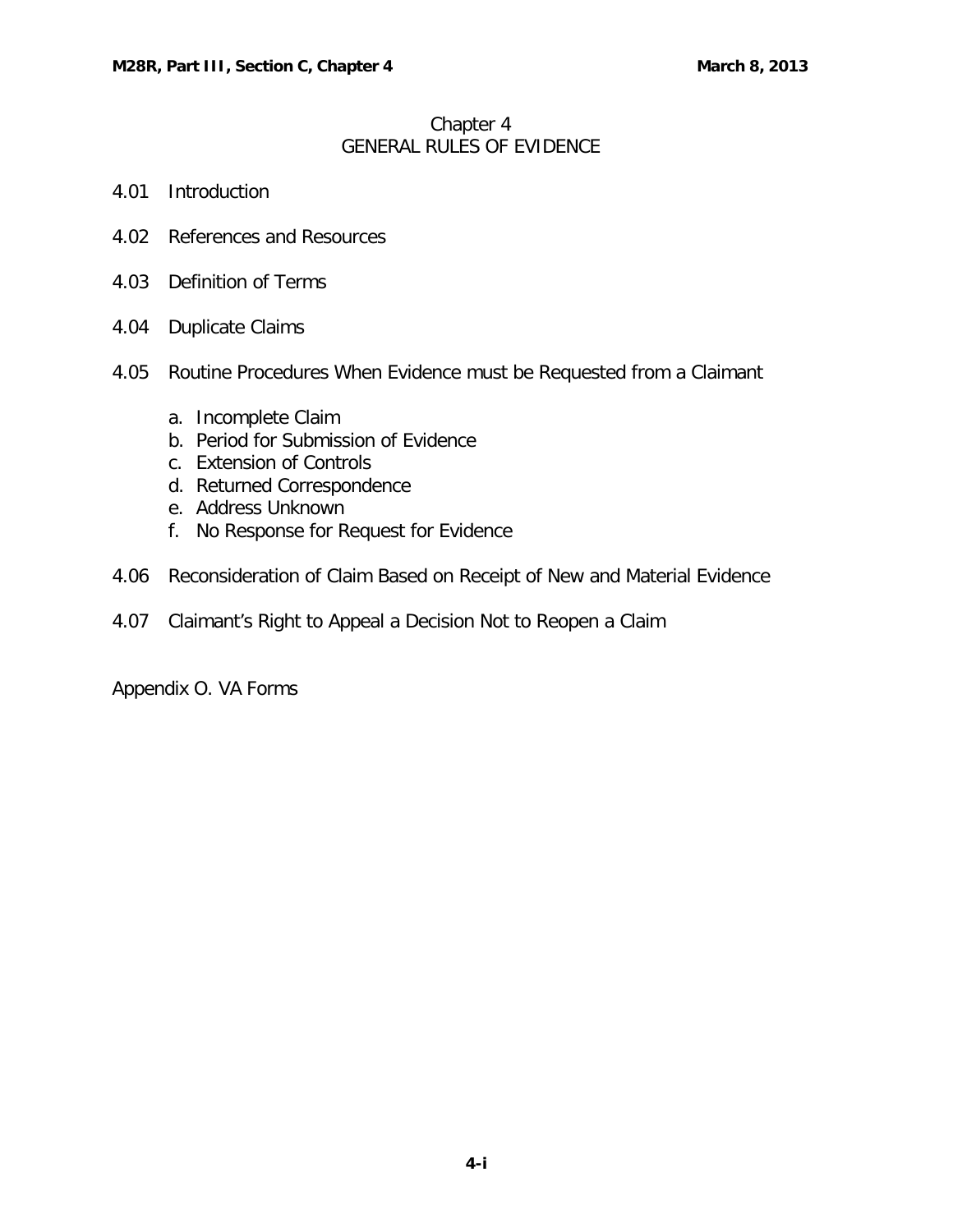## Chapter 4 GENERAL RULES OF EVIDENCE

## <span id="page-1-0"></span>4.01 Introduction

When a Veteran submits a claim for Chapter 31 benefits, the Vocational Rehabilitation Counselor (VRC) makes the determination for entitlement to the benefits. This chapter provides guidance for obtaining evidence necessary to make determinations for entitlement to benefits and services. Additionally, it provides definitions of terms used in applying for Department of Veterans Affairs (VA) benefits and timelines for submission of the required evidence.

4.02 References and Resources

| Law:            | Rehabilitation Act of 1973 (Amended)                                                                                                                          |
|-----------------|---------------------------------------------------------------------------------------------------------------------------------------------------------------|
| Regulations:    | 38 Code of Federal Regulations (CFR) 3.156<br>38 CFR 3.400<br>38 CFR 19.153<br>38 CFR 19.154<br>38 CFR 21.30<br>38 CFR 21.31<br>38 CFR 21.32<br>38 CFR 21.420 |
| VA Forms (VAF): | VAF 21-526, Veteran's Application for Compensation or<br>Pension<br>VAF 28-1900, Disabled Veterans Application for Vocational<br>Rehabilitation               |

Website: [www.ebenefits.va.gov](http://www.ebenefits.va.gov/)

4.03 Definition of Terms

The following are terms that are applicable in understanding the status of claims for Chapter 31 benefits:

a. Claim or Application

A claim or application refers to a formal or informal written communication requesting a determination of entitlement or potential entitlement to Chapter 31 benefits.

b. Formal Claim for Chapter 31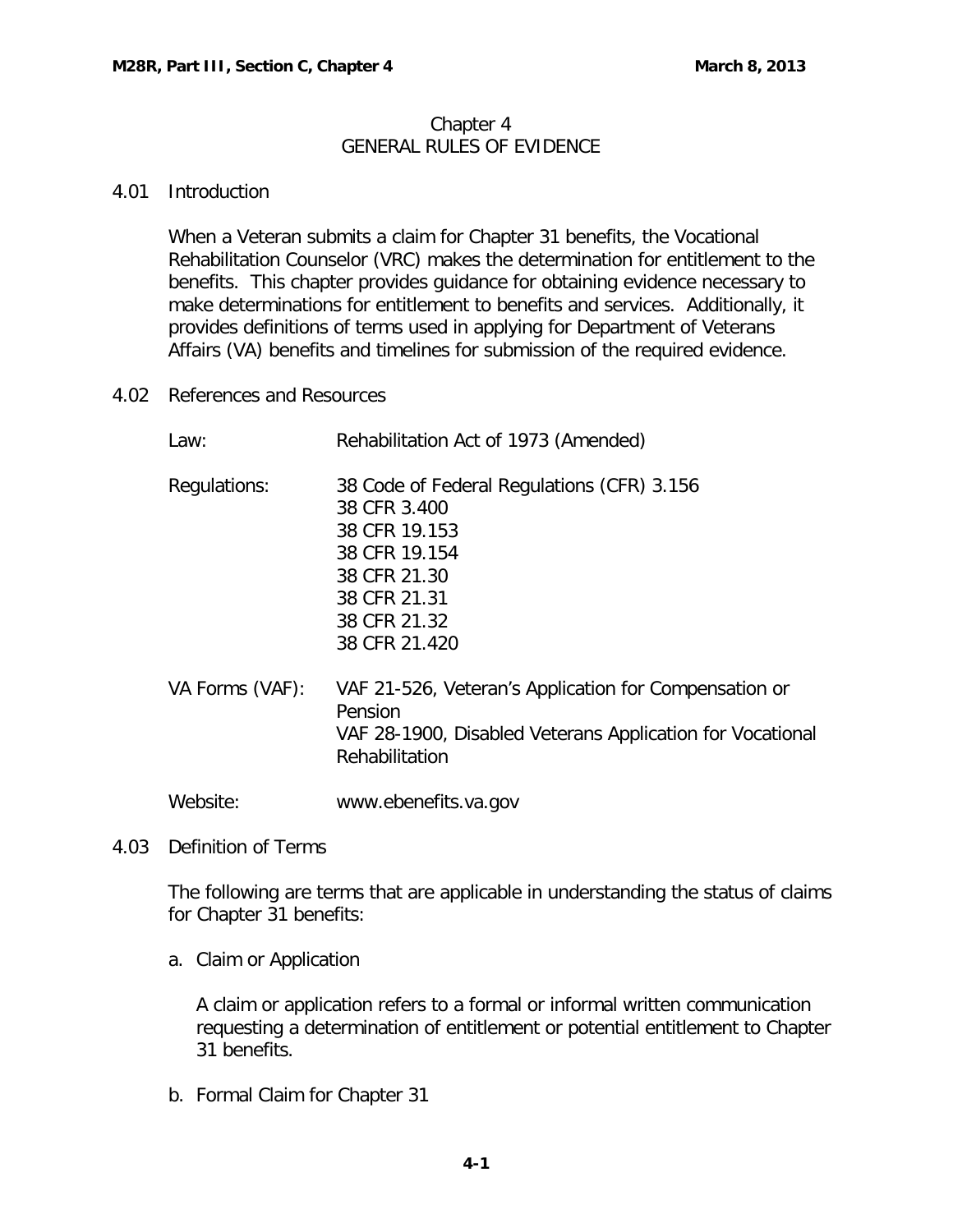A formal claim for chapter 31 services is a specific claim in the form prescribed by VA to request a program of rehabilitation services or employment assistance.

The form used to establish a formal claim is VAF 28-1900 (see Appendix O, VA Forms). This form may be submitted in the following manner:

- Hard copy via personal or postal delivery
- Hard copy via Veterans Service Center or Vocational Rehabilitation and & Employment (VR&E) personnel from a Servicemember awaiting discharge and hospitalized in a military hospital or VA Medical Center (the application must be submitted with VAF 21-526, Veteran's Application for Compensation or Pension)
- Electronically via the Veterans Online Application (VONAPP) website or ebenefits at [www.ebenefits.va.gov](http://www.ebenefits.va.gov/)
- c. Informal Claim for Chapter 31

Any written communication indicating intent to apply for rehabilitation services or employment assistance from a Veteran, a duly authorized representative, or a Member of Congress on behalf of a Veteran is considered and informal claim.

d. Original Claim

The first formal application submitted by the claimant is considered to be the original claim.

e. Pending Claim

An application, formal or informal, which is not a finally completed claim as defined below, is called a pending claim.

f. Duty to Assist

Duty to assist refers to the obligation to assist the Veteran obtain relevant records not currently in the custody of a federal department or agency, such as records from state or local governments, private medical providers, current or former employers, and other non-federal government resources. The records are necessary in developing evidence to support the Veteran for benefits when evidence of records is insufficient.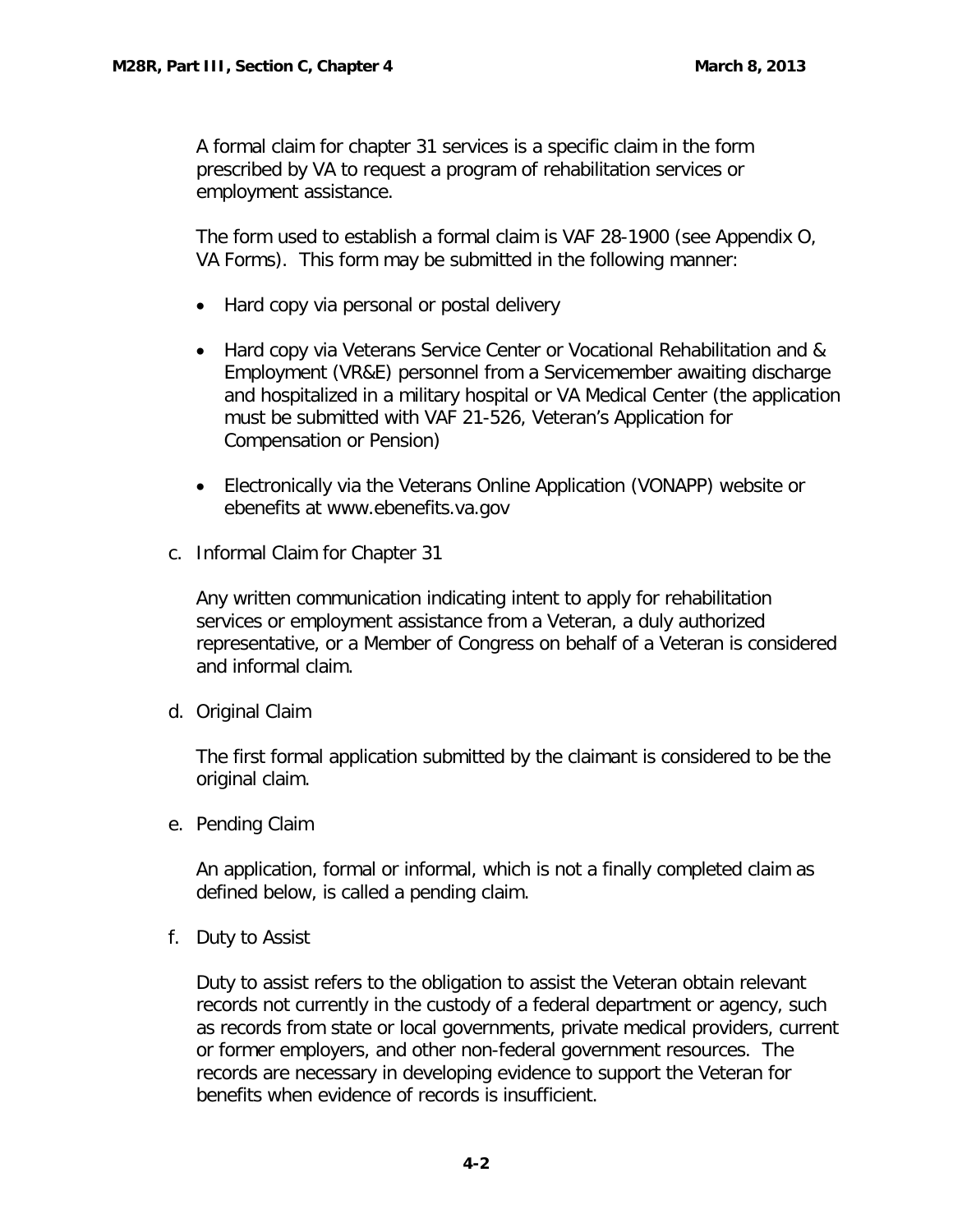<span id="page-3-0"></span>g. Finally Completed Claim

A finally completed claim is a claim that is determined allowed or disallowed by the office of jurisdiction. The decision becomes final one year after the date the Veteran is sent notification of allowance or disallowance if an appeal is not initiated and completed. However, if an appeal is filed timely and completed, the affirmed decision by the office of jurisdiction becomes final the date of the appellate decision.

h. Reopened Claim

Any application for a benefit received after an earlier claim is finally completed and closed is referred to as a reopened claim.

## 4.04 Duplicate Claims

If an acceptable VAF 28-1900 is filed and a Veteran is determined entitled to services, it is not necessary to file another formal claim to receive Chapter 31 benefits provided the Veteran remains in a VR&E program.

A duplicate application that does not require processing must be marked with "Duplicate Copy" and down-filed on the left side of the Counseling/Evaluation/Rehabilitation (CER) folder.

However, if the Veteran's case is discontinued, a new VAF 28-1900 is required to reopen a claim for Chapter 31 benefits. All reapplications must be forwarded to the VR&E Division for review and processing.

- 4.05 Routine Procedures When Evidence Must Be Requested from a Claimant
	- a. Incomplete Claim

If the claim is not complete at the time of original submission, all necessary evidence must be requested simultaneously to avoid delays in developing the claim.

1. Informal Claim

Upon receipt of an informal claim and if a formal claim is not filed, a VAF 28-1900 is sent to the claimant or the application form may be completed by the claimant at the first appointment. The date of receipt of the informal claim will constitute date of receipt of claim if the VAF 28-1900 is received within one year from the date the form is sent to the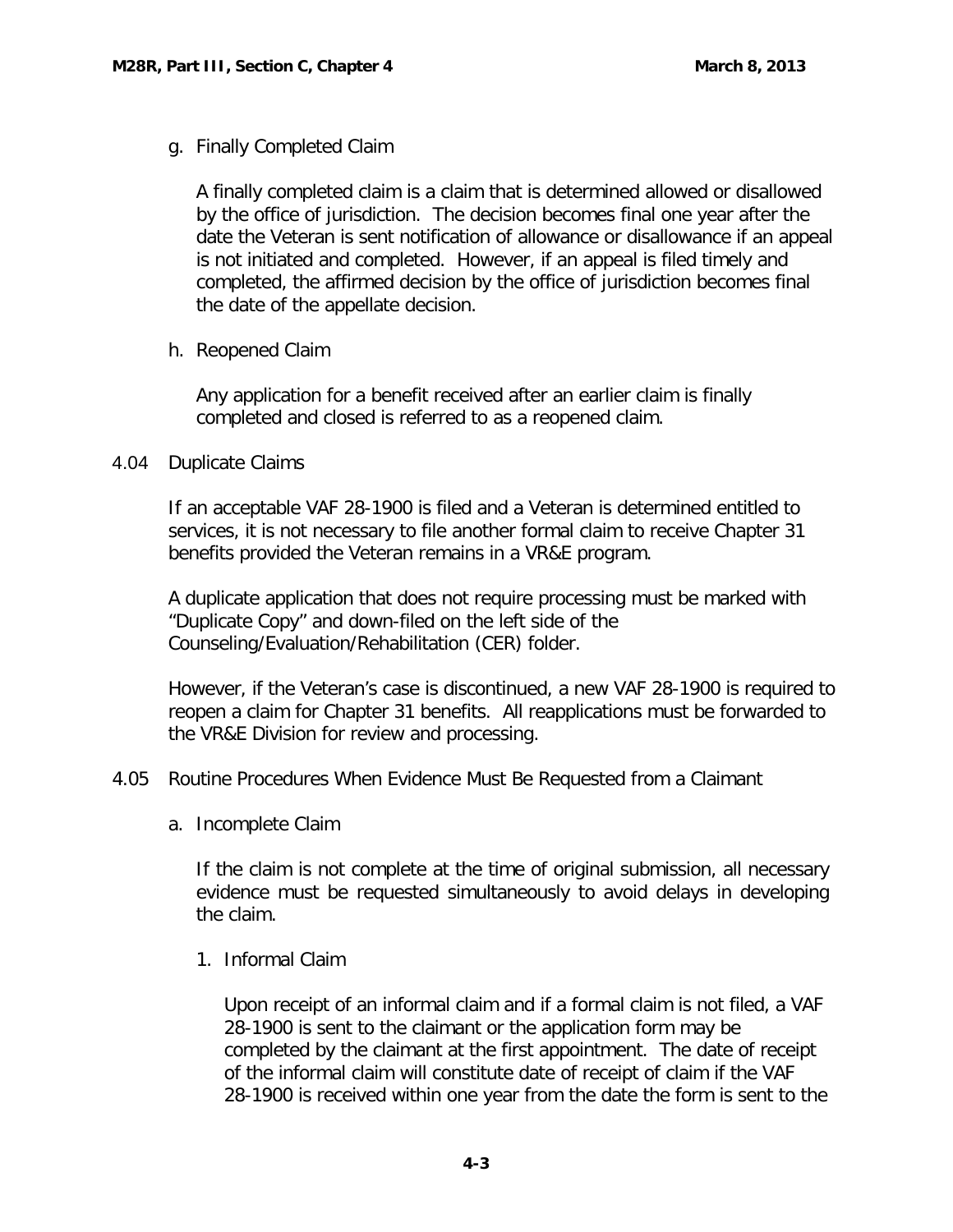<span id="page-4-0"></span>claimant (38 CFR 21.31 and 21.32). The claim is not processed until a formal claim is filed.

2. Unsigned Application

If an application is received unsigned, a copy showing the date of receipt is made and retained in the office. The original is returned to the claimant for signature. The file copy is considered an informal claim under 38 CFR 21.31.

b. Period for Submission of Evidence

Generally, evidence is requested from the claimant to be submitted promptly. The period for submission is 30 days from the date of the letter requesting evidence. If requested evidence is not received within the specified period, the claim is not processed and a notification letter is sent to the claimant.

c. Extension of Controls

The 30-day period may be extended within the statutory limit when it is expected that the evidence requested would be difficult to obtain or when the claimant or his/her representative indicates that he/she is making an effort to obtain the requested evidence, but needs an extension.

d. Returned Correspondence

If any correspondence to the claimant is returned undeliverable, the letter is reviewed to determine if the claimant's address is correct. If the address used is not correct, the correspondence is resent.

If a change in the claimant's address is found, the correspondence is sent to the claimant's new address.

If a valid address for the claimant is not available, an extensive search via the Compensation and Pension Records Interchange (CAPRI), Modern Award Processing (MAP-D), must be conducted. If the extensive searches do not yield a valid address, the returned correspondence and the original envelope is filed with the original formal or informal application.

e. Address Unknown